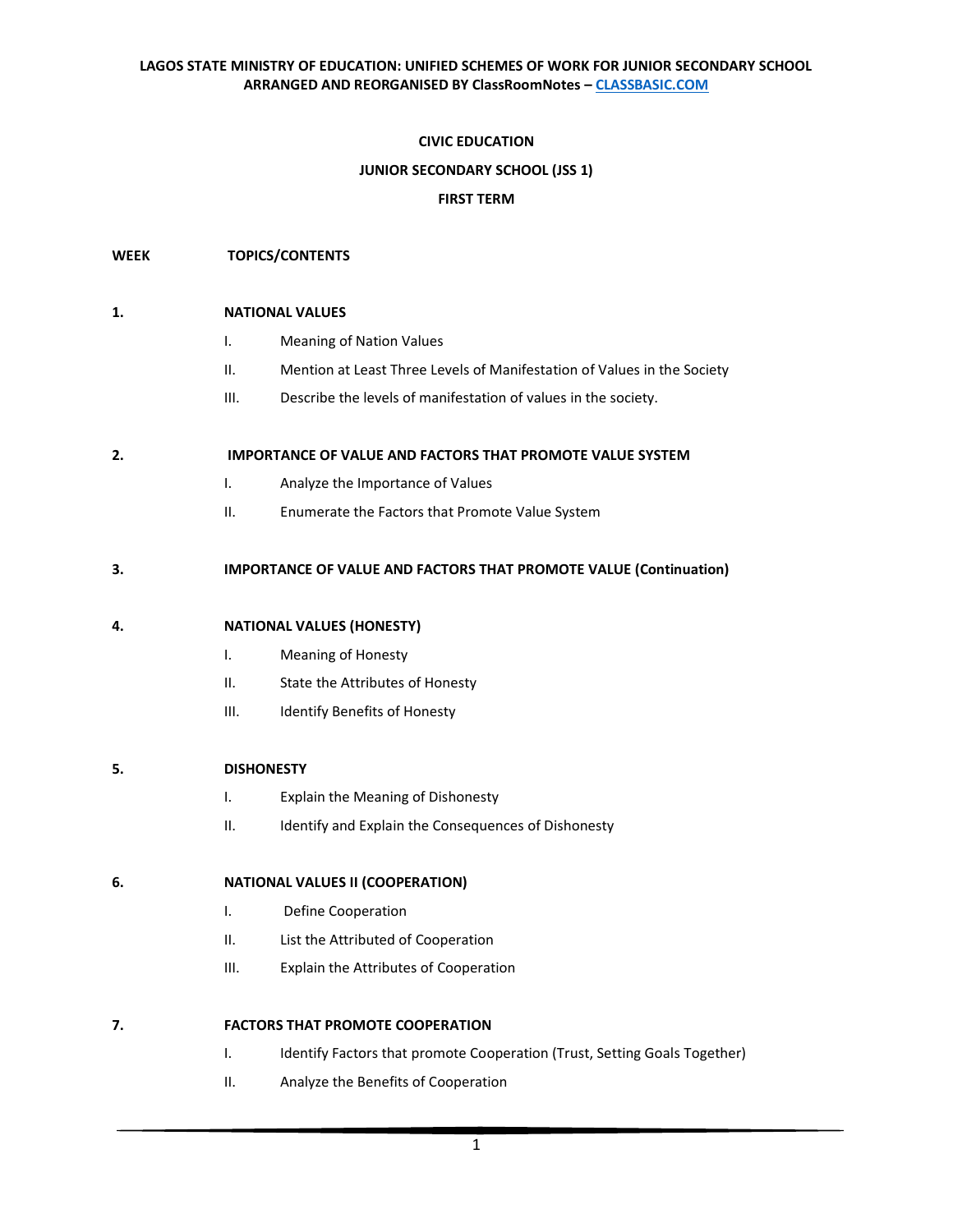# **8. NATIONAL VALUES III (SELF RELIANCE)**

- I. Meaning of Self Reliance
- II. Analyze the Attributes of Self Reliance
- III. Benefits to One's Self Family and Society

# **9. SELF RELIANCE**

- I. Define Self Reliance
- II. State the Importance of Self Reliance

# **10. PROCESS OF IDENTIFYING ONE'S NATURAL TALENTS**

- I. List Method of Discovering One's Natural Talents
- II. How to Nurture Identified Talents
- III. Consequences of Wasted Talents and Underdeveloped Skills
- IV. Effects of Underdeveloped Skills

# **11. REVISION**

# **12. | 13. EXAMINATION**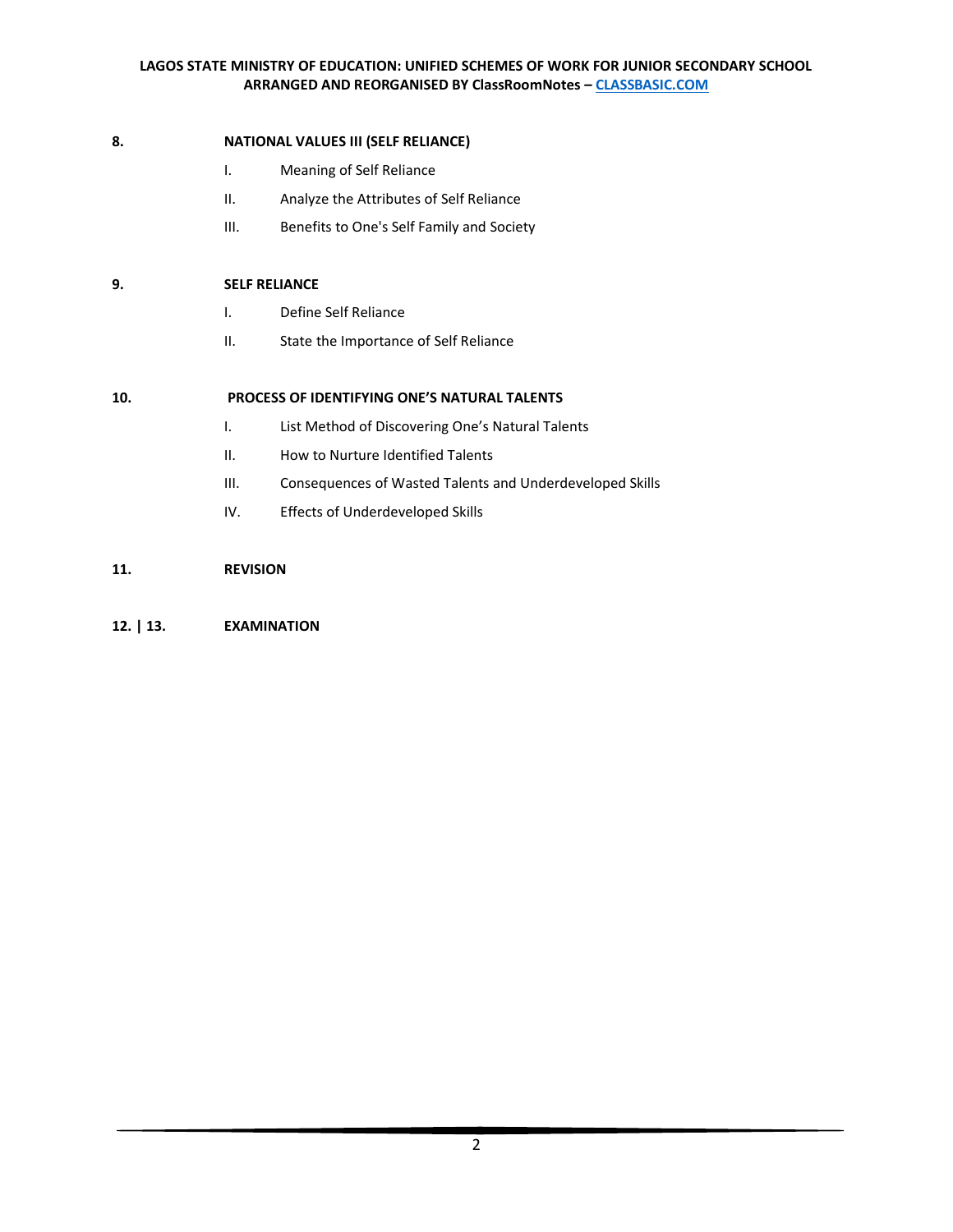## **CIVIC EDUCATION**

## **JUNIOR SECONDARY SCHOOL (JSS 1)**

## **SECOND TERM**

**WEEK TOPICS/CONTENTS**

## **1. REVISION OF LAST TERM'S WORK**

# **2. CITIZENSHIP**

- I. Define Citizenship
- II. List the Types of Citizenship e. G. By birth, Registration and Naturalization

## **3. PROCESS OF BECOMING A CITIZEN OF A COUNTRY**

- I. Describe the Process of Becoming a Citizen
- II. Differentiate between Place of Birth and Place of Origin

# **4. RIGHT AND DUTIES OF CITIZENS**

- I. Define Rights
- II. Define Duties

## **5. DIFFERENCE BETWEEN RIGHT AND DUTIES**

Distinguish between citizenship rights and duties and obligations

**6. IMPORTANCE OF RIGHTS AND DUTIES OF CITIZENS** 

Outline the Importance of Rights and Duties of a Citizen

**7. TYPES OF RIGHTS OF A CITIZEN**

- I. Identify the Types of Rights of a Citizen Political, Social and Economic Rights
- II. Explain the Types of Rights of Citizens
- **8. TYPES OF RIGHTS (Continuation)**

## **9. CONSEQUENCES OF NON – PERFORMANCE OF OBLIGATIONS**

I. Meaning of obligation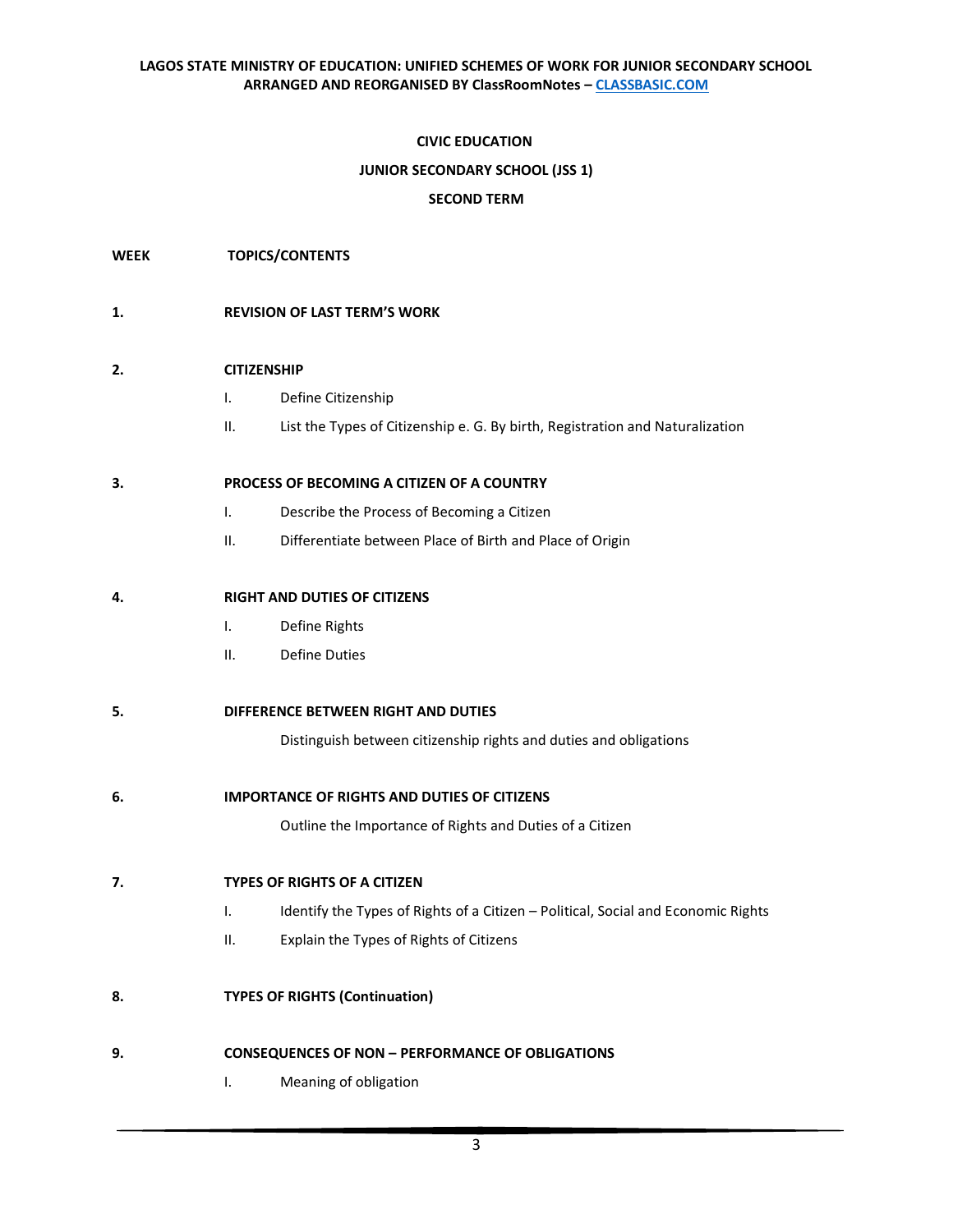- II. Mention Some Obligations of Citizens
- III. State the Effects of Non Performance of Obligation by Citizens
- **10. | 11. REVISION**
- **12. | 13. EXAMINATION**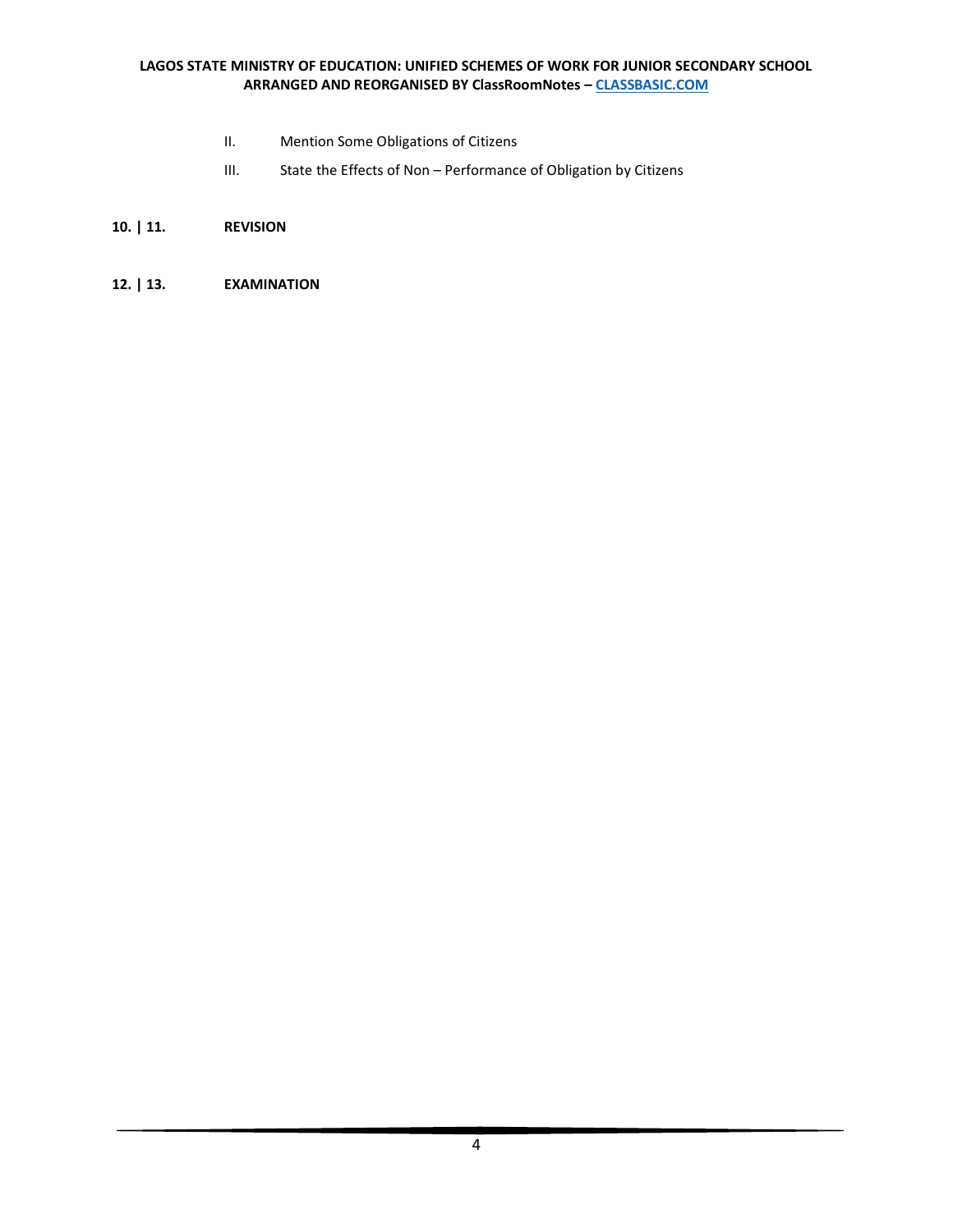### **CIVIC EDUCATION**

#### **JUNIOR SECONDARY SCHOOL (JSS 1)**

### **THIRD TERM**

#### **WEEK TOPICS/CONTENTS**

#### **1. REVISION OF LAST TERM'S WORK**

#### **2. NATIONAL CONSCIOUSNESS AND IDENTITY**

- I. Explain National Consciousness
- II. Features National Consciousness
- III. Discuss what an Identity Means

#### **3. NATIONAL SYMBOLS AND THEIR MEANINGS**

- I. Coat of Arms, National Flag and National Currency
- II. Recite the National Anthem and Pledge
- III. Identify Measures included in the Anthem and Pledge

## **4. NATIONAL SYMBOLS (Continuation)**

## **5. NATIONAL SYMBOLS AND THEIR MEANINGS**

- I. Recite the National Anthem and National Pledge
- II. Identify and Describe the Unifying Measures included to National Anthem and Pledge
- **6. MEASURES ADOPTED BY NIGERIAN GOVERNMENT TO PROMOTE UNITY AMONG NIGERIANS**

Unity schools, NYSC, Federal Character, Tolerance, Hospitality, Intermarriage.

#### **7. MEASURES ADOPTED BY NIGERIAN GOVERNMENT TO PROMOTE UNITY AMONG NIGERIANS (II)**

## **8. HOW INDIVIDUALS AND GROUPS CAN PROMOTE NATIONAL UNITY**

- I. Measures
- II. Institutions that promote National Unity
- III. Mention the Institutions set to Foster National Unity
- IV. Suggest more Measures to be used to Unite